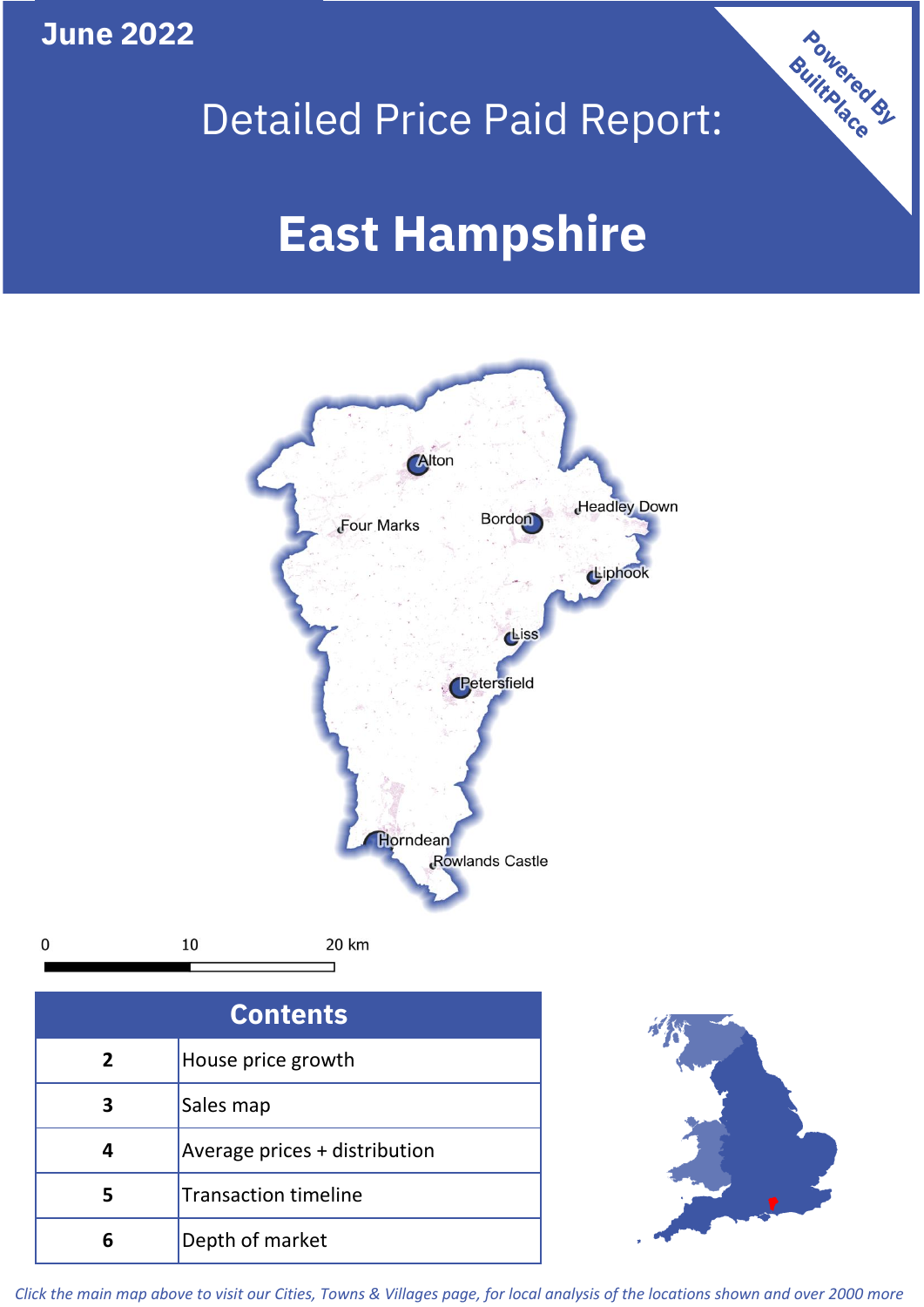## **Headline Data**

|                     | <b>Current level</b> | 3 month  | <b>Annual</b> | 5 year | 10 year |
|---------------------|----------------------|----------|---------------|--------|---------|
| <b>House prices</b> | £423,101             | $-4.0%$  | 6.8%          | 15.7%  | 66.4%   |
| <b>Transactions</b> | 2,211                | $-13.7%$ | 16.2%         | 8.7%   | 35.9%   |

# **House Price Growth (April 2022 data)**

#### *Annual Change in House Prices*



House prices in East Hampshire grew by 6.8% in the 12 months to April 2022 (based on 3-month smoothed data). By comparison national house prices grew by 10.7% and prices in the South East grew by 11.5% over the same period.

East Hampshire house prices are now 54.1% above their previous peak in 2007, compared to +60.7% for the South East and +52.9% across England.



#### *Year-To-Date Change in House Prices, December to April*

Local prices have fallen by 3.3% in 2022 so far, compared to growth of 3.5% over the same period last year.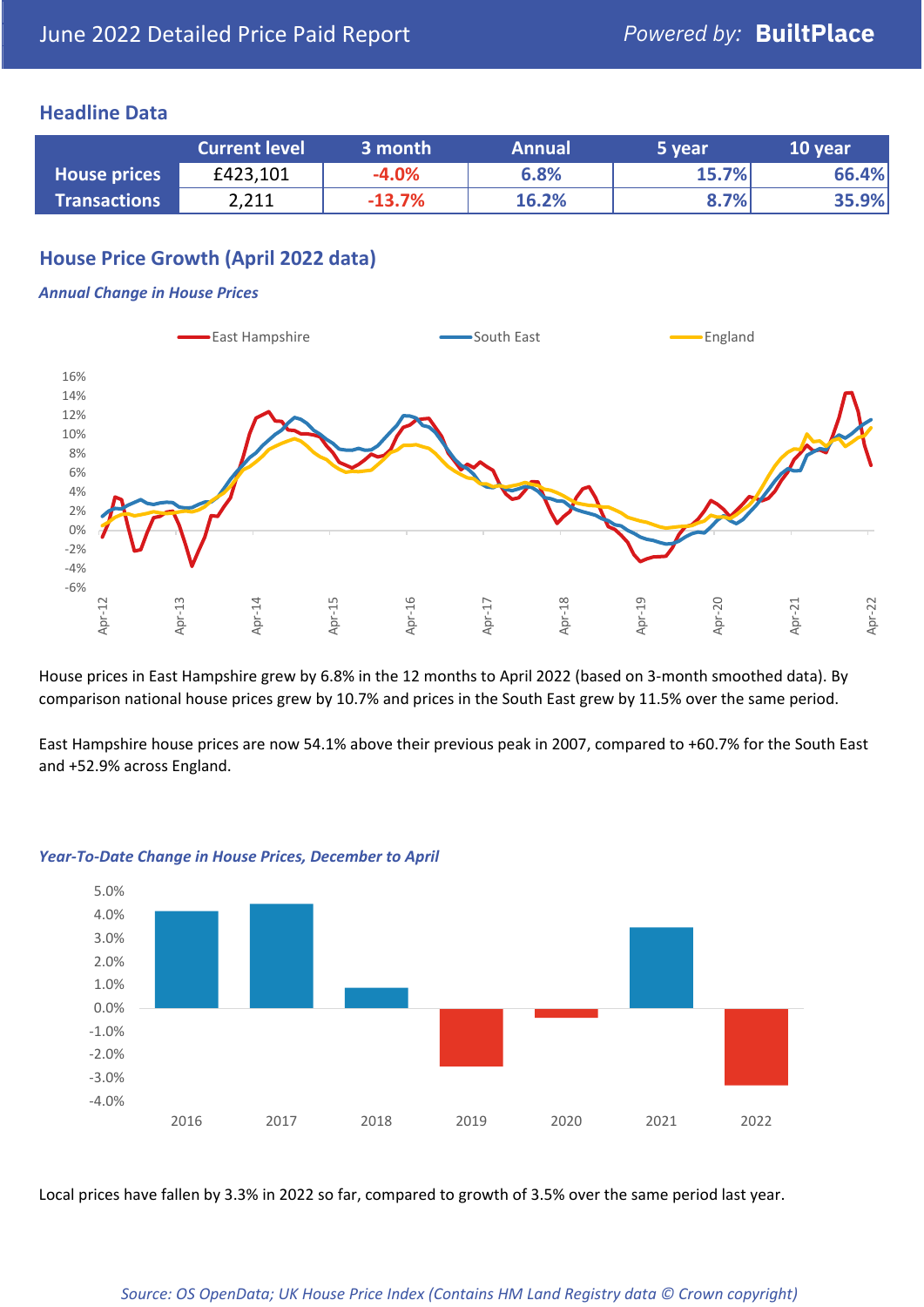# **House Price Map**

### *12 months to April 2022*



*Each point is one postcode, coloured by the average value relative to all sales in this local authority (price bands are LA-specific quintiles).*

# **Map Key**

| Min      | Max      |                            |
|----------|----------|----------------------------|
| Up to    | £274,000 | 1st quintile / lowest 20%  |
| £274,000 | £350,000 | 2nd quintile               |
| £350,000 | £447,000 | 3rd quintile               |
| £447,000 | £633,000 | 4th quintile               |
| £633,000 | and over | 5th quintile / highest 20% |

## *Source: OS OpenData; UK House Price Index (Contains HM Land Registry data © Crown copyright)*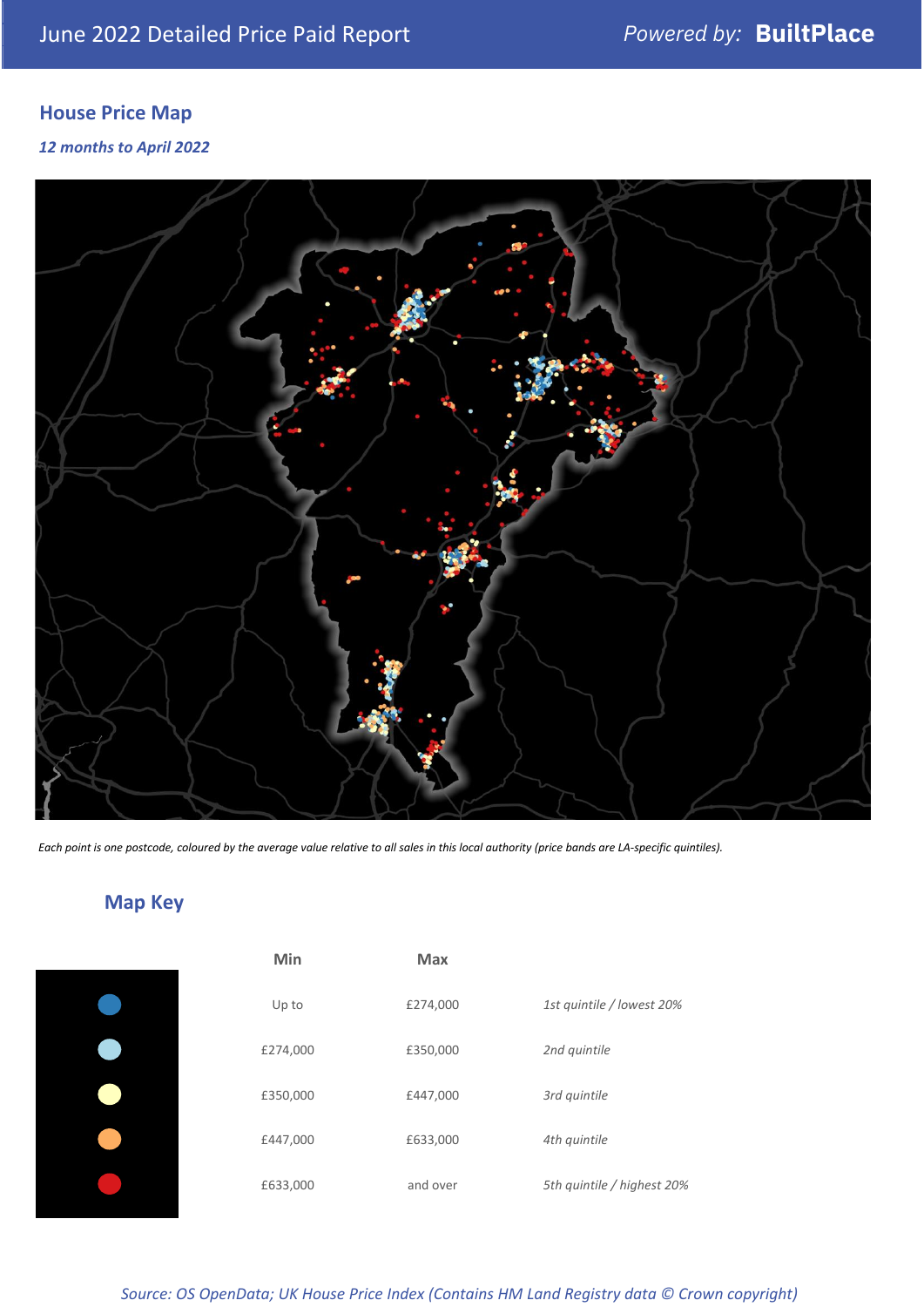# **Average House Price by Property Type**

### *12 months to April 2022*



|                 | <b>New</b> | <b>Second hand</b> |  |
|-----------------|------------|--------------------|--|
| <b>Flat</b>     | £265,000   | £221,433           |  |
| <b>Terraced</b> | £412,994   | £341,665           |  |
| Semi-detached   | £438,161   | £404,099           |  |
| <b>Detached</b> | £583,037   | £687,554           |  |

# **House Price Distribution by Year**

*All properties, by price band and calendar year (2020 = year to date)*

|                    | 1997 | 2002 | 2007 | 2012 | 2017 | 2019 | 2020 |
|--------------------|------|------|------|------|------|------|------|
| <b>Under £100k</b> | 66%  | 11%  | 2%   | 2%   | 1%   | 0%   | 1%   |
| £100-200k          | 27%  | 50%  | 28%  | 27%  | 9%   | 7%   | 12%  |
| E200-300k          | 6%   | 21%  | 33%  | 31%  | 22%  | 17%  | 13%  |
| £300-400k          | 1%   | 9%   | 16%  | 17%  | 29%  | 25%  | 23%  |
| £400-500k          | 0%   | 4%   | 10%  | 11%  | 15%  | 16%  | 15%  |
| £500k-1m           | 0%   | 3%   | 9%   | 11%  | 22%  | 29%  | 32%  |
| £1-2m              | 0%   | 0%   | 1%   | 1%   | 2%   | 4%   | 5%   |
| <b>Over £2m</b>    | 0%   | 0%   | 0%   | 0%   | 0%   | 0%   | 0%   |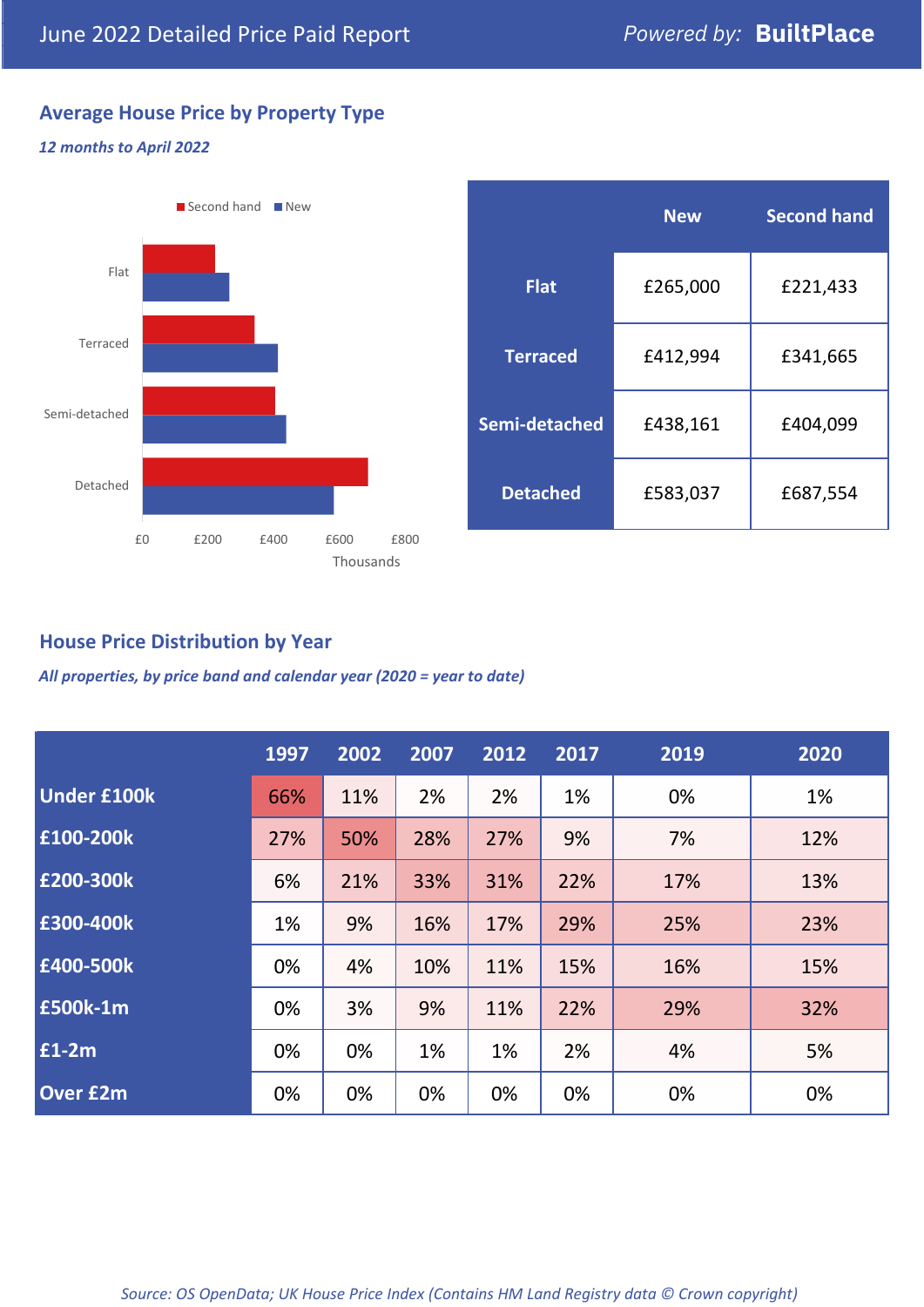# **Transactions (February 2022 data)**

*Annual Transactions, Indexed (2001-05 average = 100)*



There were 2,211 transactions in East Hampshire during the 12 months to February 2022. This is 87% of the average from 2001-05 and suggests activity is below pre-downturn levels.

Transactions in East Hampshire have fallen by 12.6% since 2014, compared to changes of -9.9% for South East and -7.7% for England.



#### *Cash and New Build Sales as % of Total, by Year*

*Note: The data on this page EXCLUDES transactions identified as transfers under a power of sale/repossessions, buy-to-lets (where they can be identified by a mortgage), and transfers to non-private individuals - i.e. it comprises only Land Registry 'A' data.*